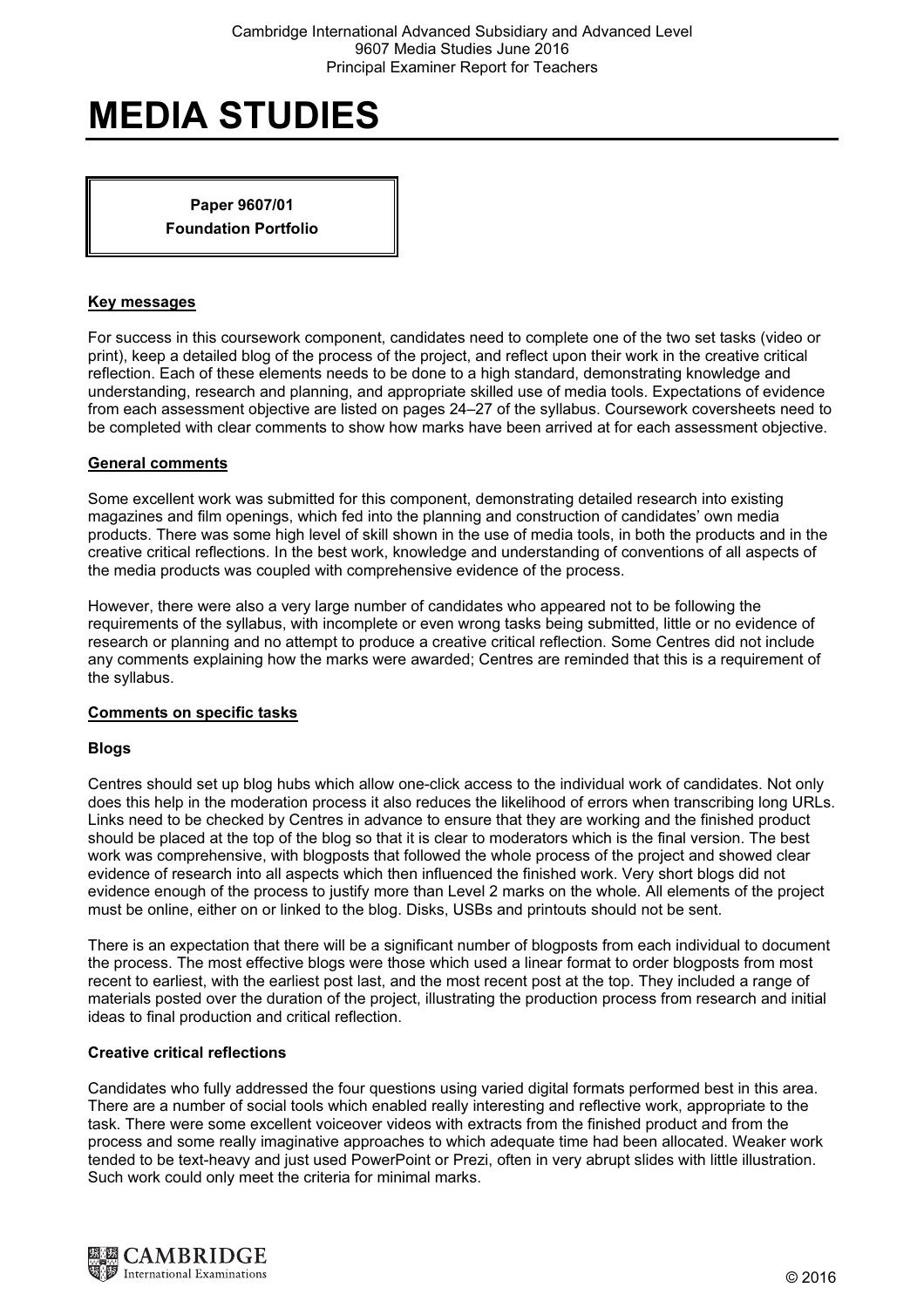## **Products**

# Magazines

The syllabus requires candidates to produce the front cover, contents page and a double page spread of a new magazine, including a minimum of four images and made up of entirely original material. On the whole, candidates fulfilled the brief, with understanding of features of design, layout, font choice and size in evidence, as well as lots of well-shot photographs. Some candidates would have benefited from more support in building their skills with the software- a DTP package such as InDesign is really needed for this task- and particularly with their understanding of conventions. Opportunities for interim feedback need to be built in to the task so that candidates can benefit from the critical eye of peers and teachers, particularly in relation to how far they have carried through their research into their own products.

Many candidates did seem to need further support in making appropriate images for their magazines. Too many relied upon 'snapshots' taken with their mobile phones. There also needs to be a wider range of appropriate images with many candidates simply presenting the minimum number of images required rather than considering what their magazine actually needed.

# Film Openings

This task involves the production of the first two minutes of an imaginary feature film, including the titles, adhering to commercial cinema conventions. This worked best when candidates had researched film openings relevant to their own genre choice and had developed a systematic understanding of the institutional conventions of opening titles. Candidates need to consider carefully what purpose an opening must serve in establishing enigma for the rest of the film to solve. In some cases, candidates produced film openings which were effectively entire short films, or trailers which gave away too much of the story. A key feature of the task is how far the finished text is 'readable' as a film opening. Again, expectations for work in Level 4 and 5 is that a high level of skill with techniques will be in evidence, including camerawork, sound, use of mise-en-scène and editing. Interim deadlines can assist candidates with feedback on the effectiveness of their work.

Candidates need to have access to appropriate equipment to complete the task. In some cases, films were shot poorly on mobile phones, often in portrait mode and with minimal editing. At this level, a more sophisticated approach to the task is expected.

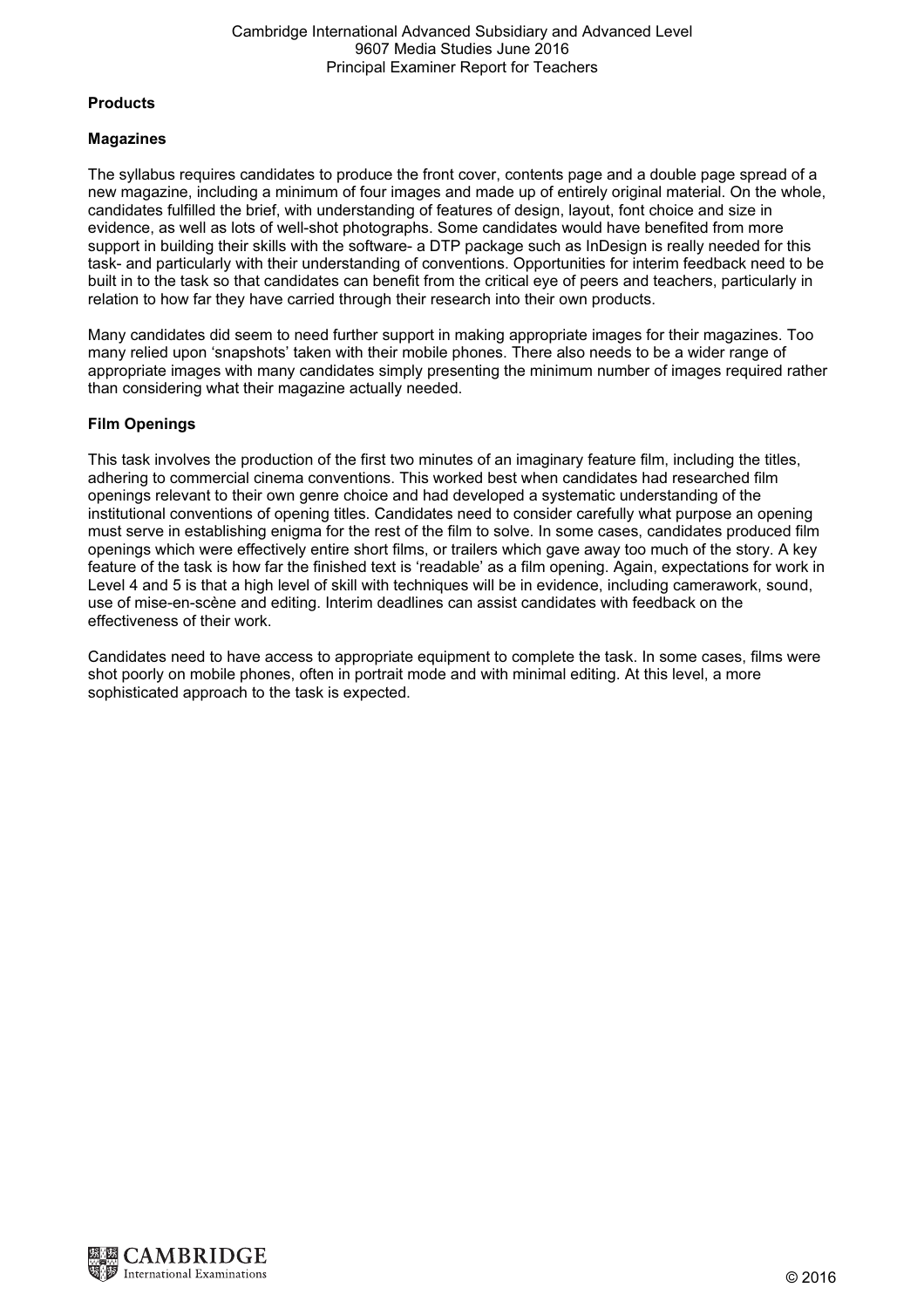Paper 9607/02 Key Media Concepts

### Key messages

For this examination, candidates need to analyse the extract from an American TV drama, identifying how it constructs meaning through camerawork, editing, mise-en-scène and sound. Candidates need to be able to adapt their learning about the media in order to answer one of two optional questions, which in this session were about marketing and ownership. For the textual analysis question, an understanding of technical codes in moving image media is essential for candidates to be able to attempt the question. To allow candidates to respond to Section B, candidates must handle a range of examples from a variety of media texts with confindence.

## General comments

There was a good spread of marks across both sections of the paper, with many candidates showing evidence of thorough preparation, writing at length and supporting points with appropriate examples. However, some candidates appeared to be unprepared, especially for Questions 2 and 3, lacking adequate examples to support their points and properly answer the question.

#### Comments on specific questions

#### Section A

# Question 1

Stronger responses considered the clip in its entirety and links were formed between different sections of the extract. Weakest candidates listed elements without considering the effect these had on meaning of the extract. Candidates on the whole demonstrated good use of terminology. Camera terms were the most popular, with a range of shot types discussed. Editing was analysed less securely, with a large proportion of responses failing to move beyond a few basic terms and to appropriately link the use of editing to how meaning was created. Many candidates misused the term 'jump cut'; there were no jump cuts in this sequence. Sound terms again were limited, with many responses failing to move beyond diegetic and nondiegetic. There were some interesting observations on the use of lighting to creating mood and atmosphere, and identification of the connotations of costume and how these linked to meaning was also frequently apparent.

A number of scripts were limited in their analysis as candidates focused on one type of representation, and sometimes not the most obvious one to discuss. A broader approach to meaning would facilitate higher marks on the whole. This was particularly evident in responses where candidates focused on representation of gender. In those instances they often neglected aspects that were more readily apparent, and would strain themselves to explain their point using a marginal character that appears briefly on screen, building a case which was hard to justify from the evidence. Indeed, it was surprising how many candidates misinterpreted the various characters – a considerable number of responses referred to the main character's opponent in the debate as a news anchor.

#### Section B

#### Question 2

The majority of responses tackled the media area of film. Digital distribution was the most popular question choice with a large number of candidates focusing on video on demand and streaming services. Good

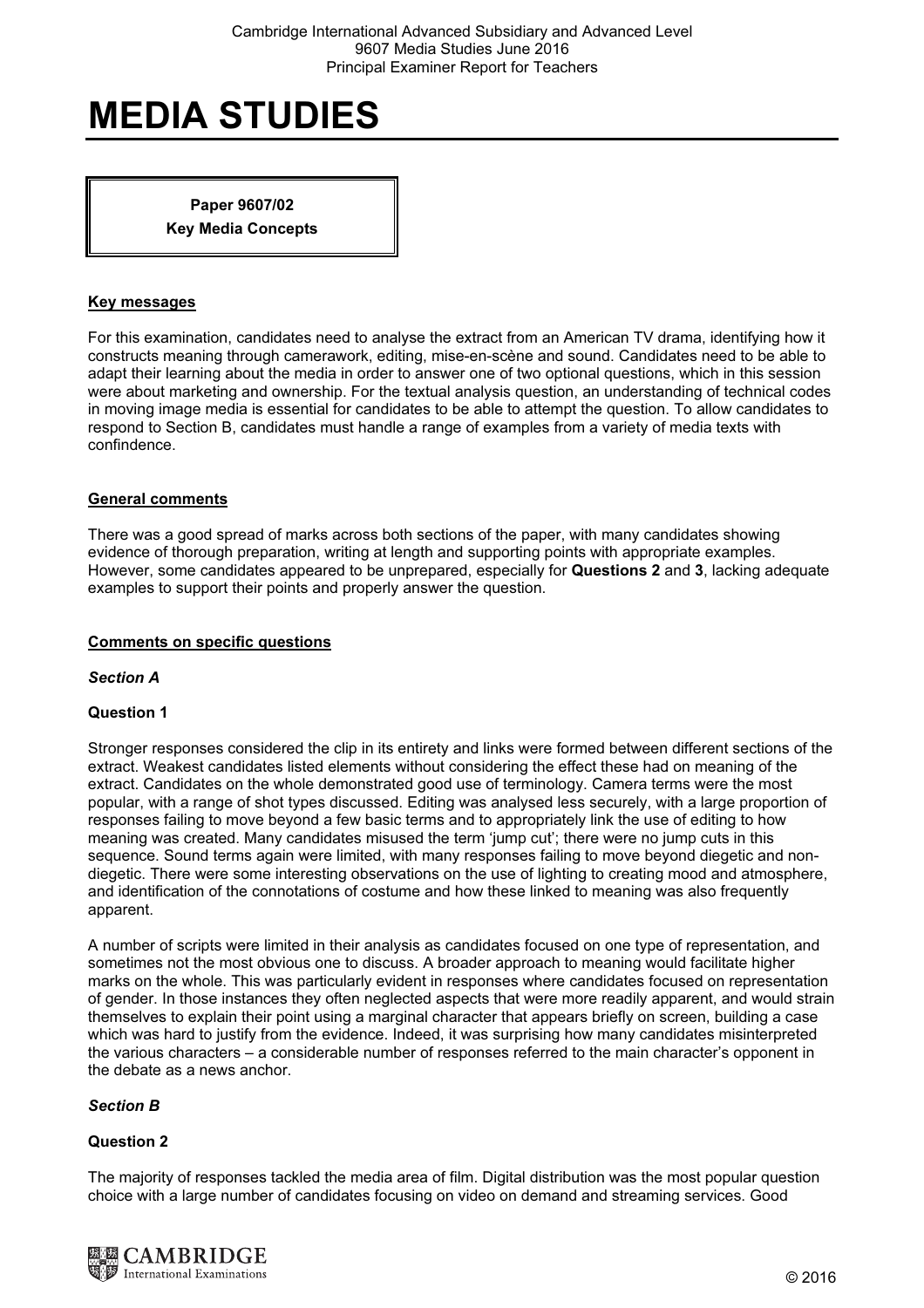#### Cambridge International Advanced Subsidiary and Advanced Level 9607 Media Studies June 2016 Principal Examiner Report for Teachers

responses looked at the advantages and disadvantages of this but a lot of candidates failed to expand and merely listed the different providers. Many responses were solely focused on marketing which was hard to credit, given the wording of the question. A lack of media examples characterised a lot of the responses which resulted in missed opportunities to demonstrate factual knowledge.

The media area of print lent itself particularly well to this question, with a number of candidates demonstrating understanding of the shift to digital distribution and the implications on the industry. In addition there were a number of music responses that were successful in articulating the current shifts in the industry. Reference to Taylor Swift and Beyonce's refusal to engage in music streaming sites was popular. Likewise, there were a number of references to specific artists exclusively using streaming sites to release material. These examples allowed candidates to demonstrate understanding of current institution practices.

The effect on consumption was usually described as an increase/decrease rather than addressing possible new practices of consumption.

# Question 3

Of the two questions this was answered less successfully, with candidates failing to capitalise on the change of production technologies within the relevant industries. In some cases, candidates confused the two questions in their response and failing to adequately answer the question, often referring to distribution technology rather than production. Some candidates used examples which were well out of date, notably a number of responses on contemporary production which were entirely focused on the production of Titanic (1997), made before they were born.

On both questions, there was a lack of evidence of case study being undertaken: answers were often general 'thoughts' about the question area. Where case studies had been taught, they were often desperately attempting to fit it to the question. Finally, responses were often scattered with appropriate terminology but with little evidence of the understanding of these terms.

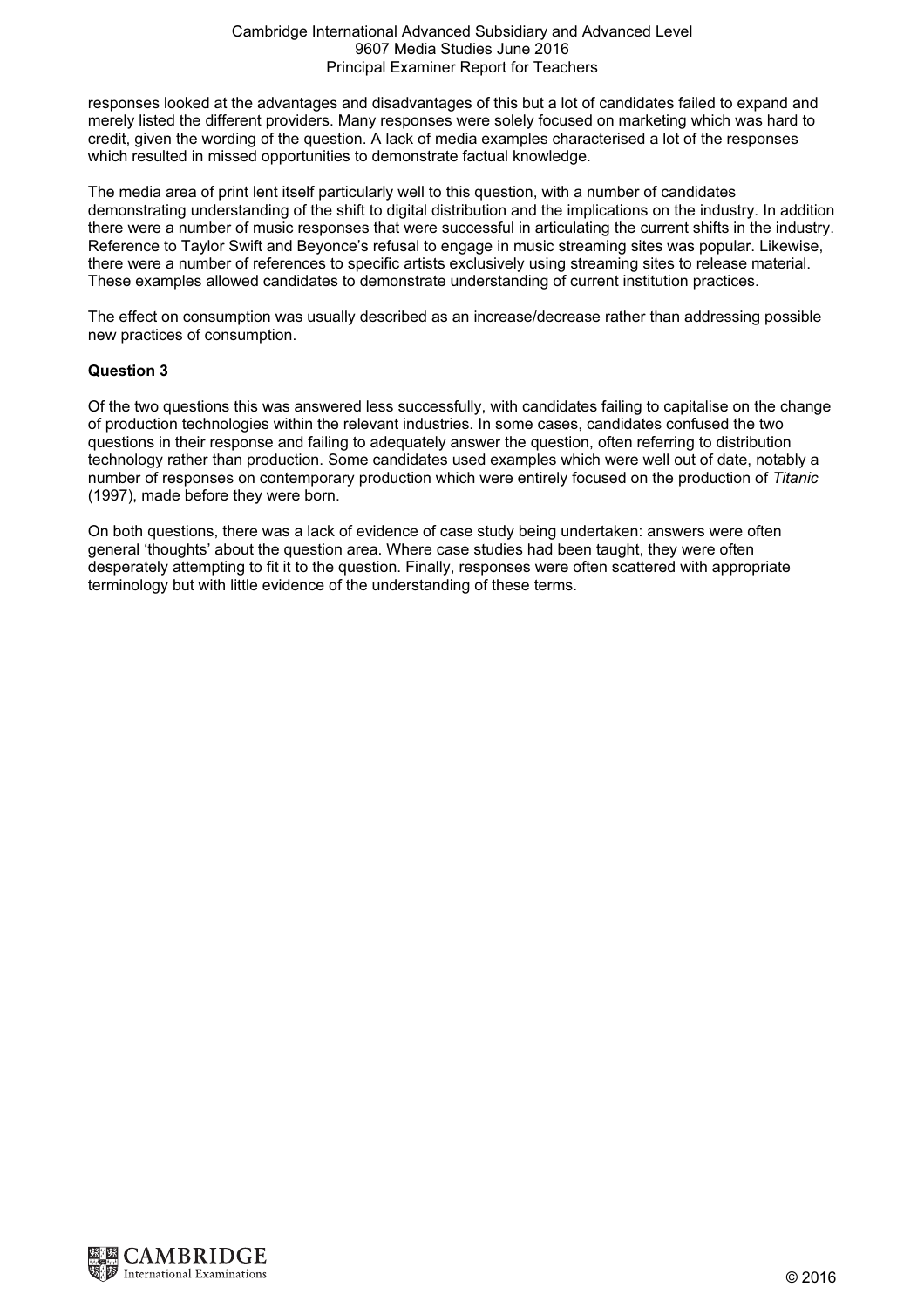Paper 9607/03 Advanced Portfolio

## Key messages

For success in this coursework paper, candidates need to complete one of the four optional tasks, keep a detailed blog of the process of the project, and reflect upon their work in the creative critical reflection. Each of these elements needs to be done to a high standard, demonstrating knowledge and understanding, research and planning, and appropriate skilled use of media tools. Expectations of evidence from each assessment objective are listed on pages 27–30 of the syllabus. Coursework coversheets need to be completed with clear comments for each candidate to show how marks have been arrived at for each assessment objective.

## General comments

Some excellent work was submitted for this component, demonstrating detailed research into existing products, which fed into the planning and construction of candidates' own media products. There was some high level of skill shown in the use of media tools, in both the products and in the creative critical reflections. In the best work, knowledge and understanding of conventions of all aspects of the media products was coupled with comprehensive evidence of the process. In some cases, candidates did not complete all three elements of the set brief; it is important that both major and minor tasks are completed.

# Comments on specific tasks

#### Blogs

Centres should set up blog hubs which allow one-click access to the individual work of candidates. Not only does this help in the moderation process it also reduces the likelihood of errors when transcribing long URLs. Links need to be checked by Centres in advance to ensure that they are working and the finished product should be placed at the top of the blog so that it is clear which is the final version. The best work was comprehensive, with blogposts which followed the whole process of the project and showed clear evidence of research into all aspects which then influenced the finished work. Very short blogs did not evidence enough of the process to justify more than Level 2 marks on the whole. All elements of the project must be online, either on or linked to the blog. Disks, USBs and printouts should not be sent.

There is an expectation that there will be a significant number of blogposts from each individual to document the process. The most effective blogs were those which used a linear format to order blogposts from most recent to earliest, with the earliest post last, and the most recent post at the top. They included a range of materials posted over the duration of the project, illustrating the process of production from research and initial ideas to final production and critical reflection.

#### Creative critical reflections

Candidates who fully addressed the four questions using varied digital formats performed best in this area. There are a number of social tools which enabled really interesting and reflective work, appropriate to the task. There were some excellent voiceover videos with extracts from the finished product and from the process and some really imaginative approaches to which adequate time had been allocated. Weaker work tended to be text-heavy and just used PowerPoint or Prezi, often in very abrupt slides with little illustration. Such work could only meet the criteria for minimal marks.

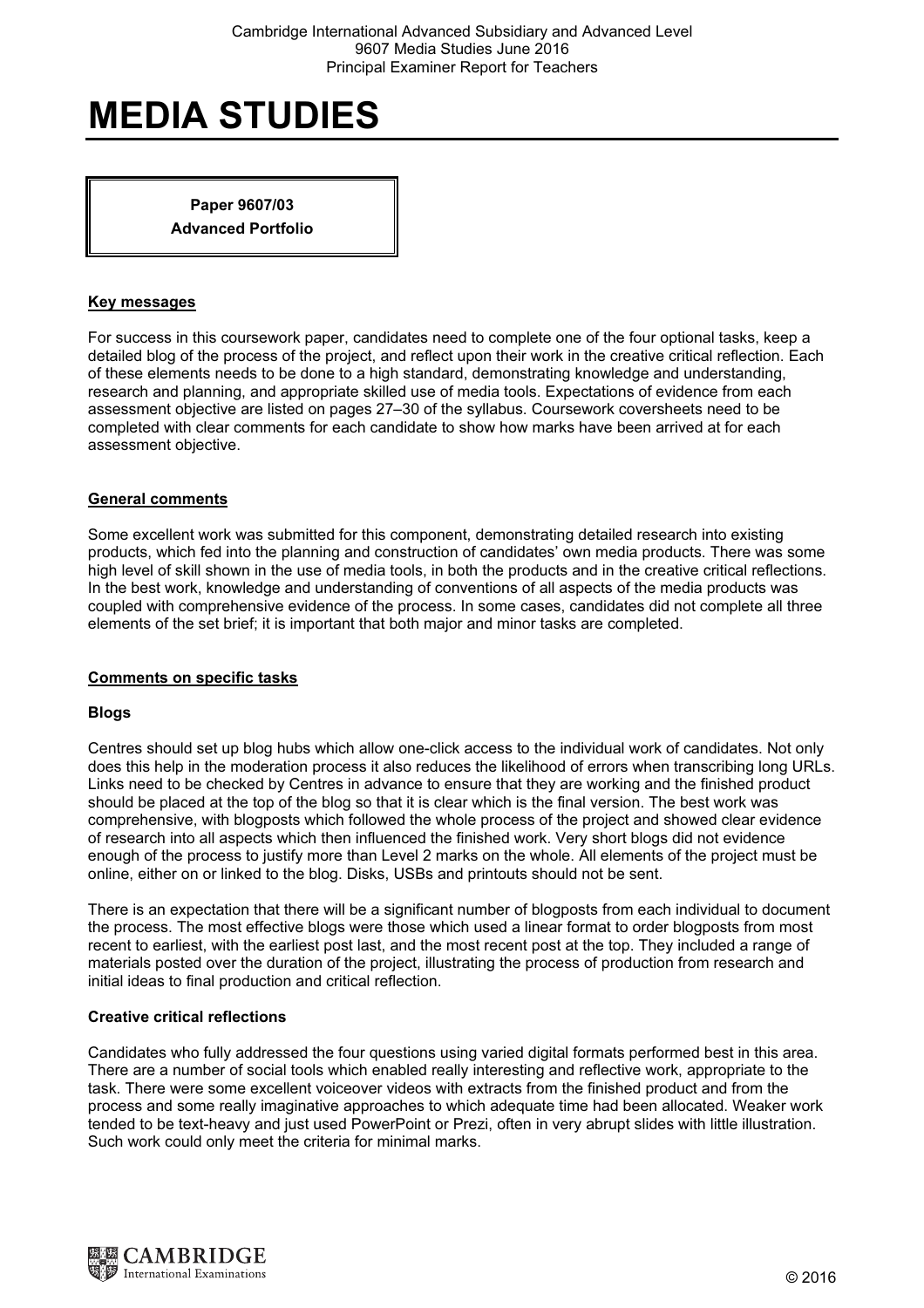## Set Briefs

# Music Promotion Package

This was often done very well. Candidates who demonstrated an understanding of the codes and conventions of music videos through detailed research into relevant examples were able to translate this into their own work. The best music videos showed good pace and the ability to lip-sync and edit to the rhythm. Digipacks were generally formatted appropriately, with the best being evidently the result of development over a period of time, rather than an afterthought. Websites for artists often used templates such as Wix to good effect.

# Film Promotion Package

The best examples of work here featured pacey trailers which showed a clear grasp of the conventions of the form. Posters and a website which captured the sense of branding were most effective. This task requires candidates to develop a real sense of what the whole film would be like in a simulation of the film industry's marketing practice, so needs to be based upon quite a lot of research into existing examples. The best work showed this and also showed strong skills with photography, editing and image manipulation programs.

# Documentary Package

There were a few examples submitted for this option, the best of which showed a strong engagement with the subject matter coupled with excellent research into the form and the demonstration of strong skills in the making of the texts. Once again, minor tasks were best when they had been done in parallel with the major task.

# Short Film Package

This was almost as popular a task as the music promotion package. At their best, some of the short films came close to professional standard, with excellent use of actors, locations and narrative. Weaker examples tended to lack structure and showed limited skills with camera and editing. The postcard task needed to draw upon research into similar examples; websites at their best were done well with a clear sense of audience.

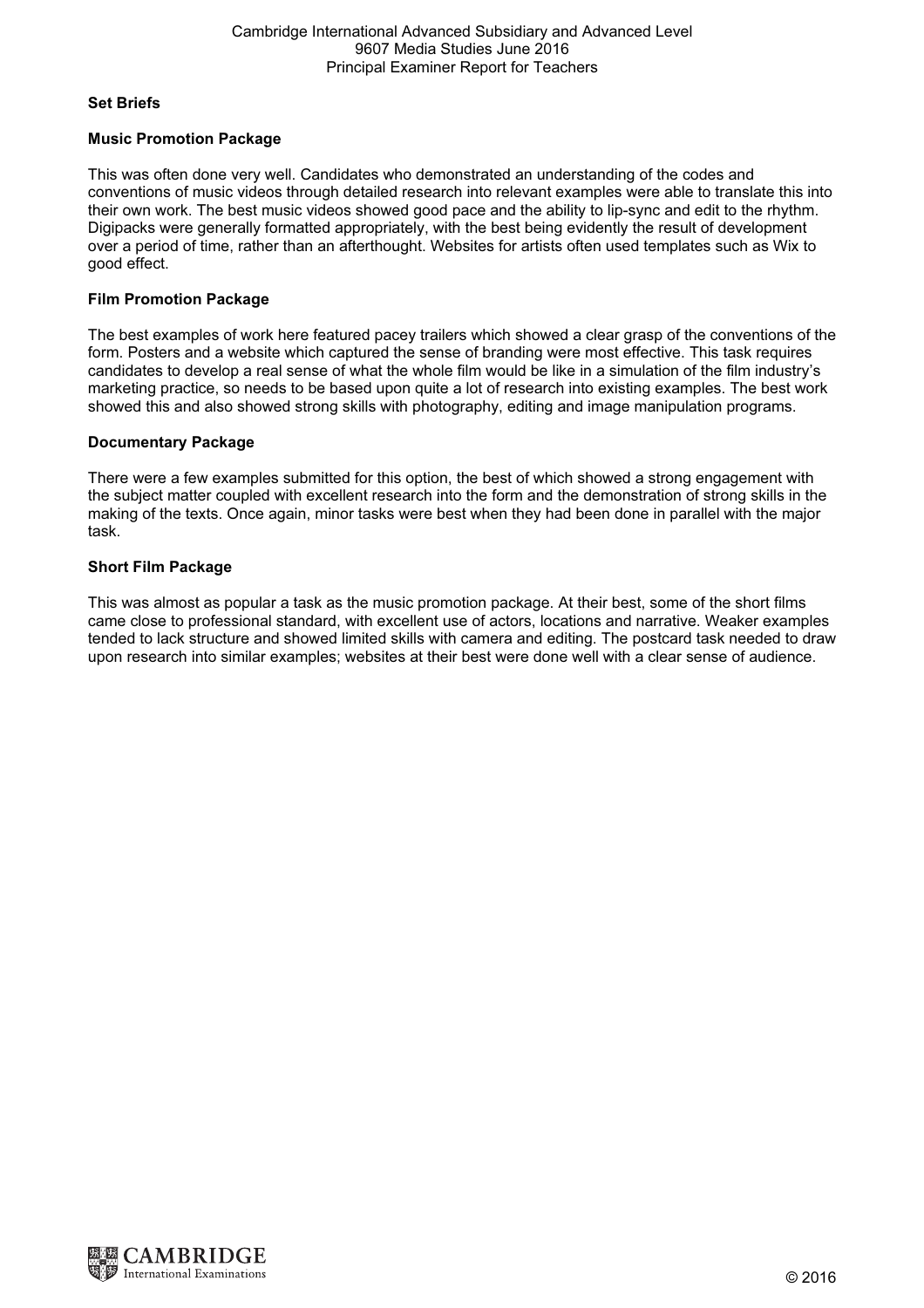Paper 9607/04 Critical Perspectives

## Key messages

This component requires reflection on the coursework undertaken and the skills developed, analysis of one piece of coursework using a theoretical framework, and an extended response on one contemporary media theme.

## General comments

There was a good spread of marks across the entry for this. Some candidates successfully applied a high standard of analytical skills and were able to write at great length in a limited time. Conversely, there were a number of candidates who did not appear to have been prepared for the topics, with limited material to cite as examples. Some candidates referred to 'theorists' who were actually former Media Studies students that had posted their notes on particular theories on blogs. Centres should structure learning about media theory carefully to ensure candidates do not rely on internet searches.

# Comments on specific questions

#### Section A

# Question 1

- (a) Most candidates were able to identify some features of their research and planning, and were able to discuss its impact upon their work. The best responses contained lots of detail and related it closely to the question set, ranging across their projects and reflecting upon how these skills developed across the course and helped their final work.
- (b) Where candidates had been taught the concept of narrative, and had some relevant theory to use, this question was well answered. Where they had not addressed the concept or prepared for the exam, they quickly ran out of material. Strong responses made detailed reference to their own production and applied theory effectively. Weak responses tended to refer to irrelevant theory or showed little understanding of what is meant by narrative.

## Section B

For all topics, it is important to note that candidates will need case study material in order to support their argument. In many cases, this was lacking, with vague assertions often coupled with inaccurate theory and very limited examples. It is expected that theorists will be accurately named and that the ideas ascribed to them will indeed be theirs. Such theory then needs testing out on examples of media texts.

#### Questions 2 and 3: Regulation

Most examples came from the UK. Film and the press featured strongly, with some responses also looking at the Internet and videogames. In some cases, candidates appeared to have written a response without having studied the topic and these were very weak and opinionated. In the stronger answers, examples were used effectively.

## Questions 4 and 5: Global media

There were a lot of answers on this topic this year and those who were able to refer to detailed case studies were able to answer well. However, most responses treated the topic on a very superficial level offering no